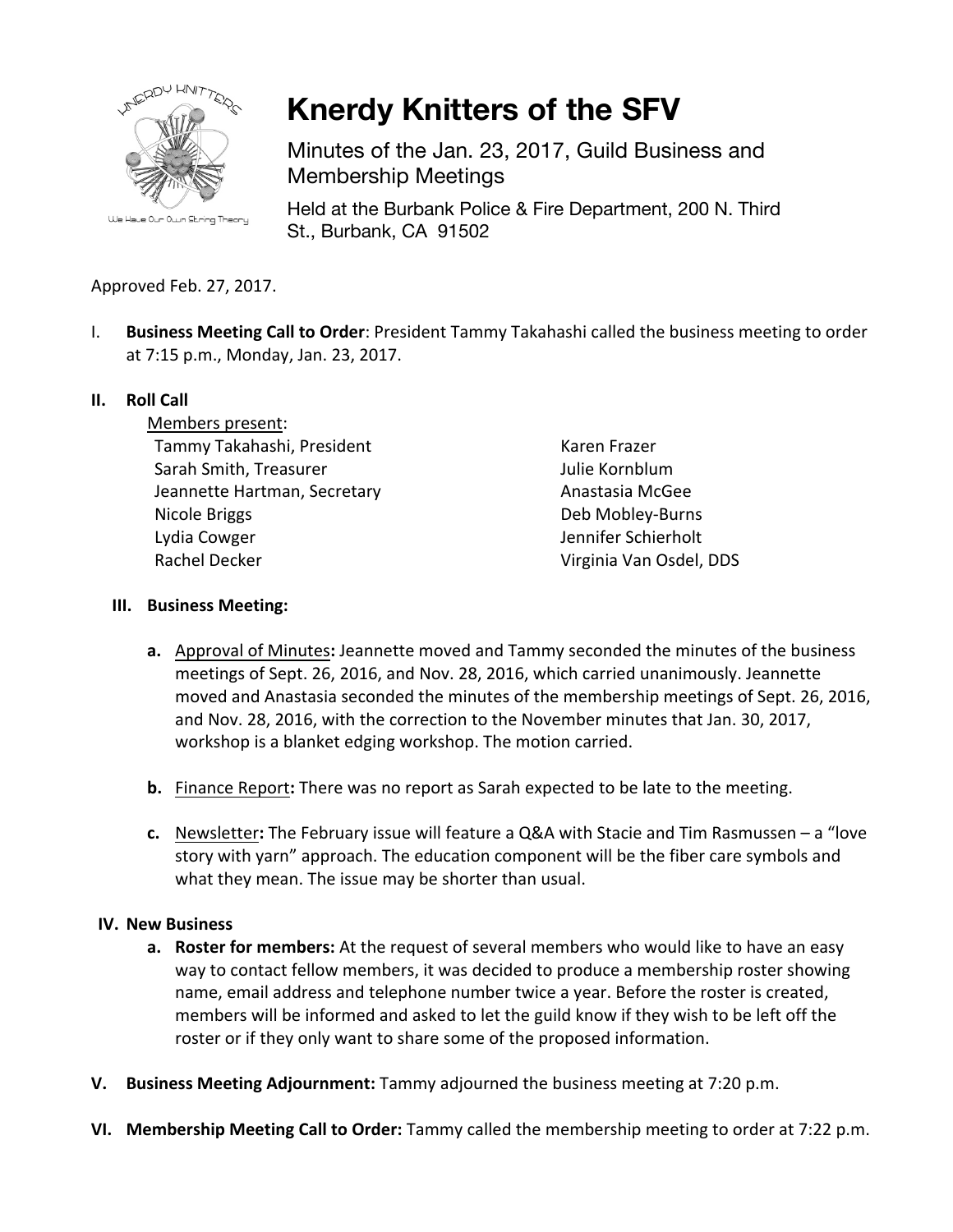### **VII. Events and Projects**

A. Charity Knits: We're looking for volunteers who regularly attend guild meetings to serve as charity chair. Virginia proposed that our charity knitting project be Knitted Knockers, knitted or crocheted breast prostheses for women who have undergone mastectomies or other breast procedures, after hearing from Barbra of the Yarnover Truck that there were 18,000 women on the waiting list to receive a prosethesis. Patterns and yarn recommendations are available at knittedknockers.org.

Rachel announced that WhedonCon.com, a group created by fans of screenwriter and director Josh Whedon, is having five charity "Knit Nights" on Feb. 4 and 15; and March 11, 19 and 25 in Burbank, Downtown LA, Culver City and Van Nuys. The Feb. 4 event will be held from 2 to 4 p.m. at Emerald Knights Comics and Games in Burbank; the Feb. 15 event will be held from 6 to 8 p.m. at Geeky Teas in Burbank; the March 25 event will be held from 5 to 7 p.m. at Galaxy of Comics in Van Nuys. The organization is looking for preemie hats, lap blankets, clothing and bibs for the San Fernando Valley Chapter of Newborns in Need. Try checking on Facebook at WhedonKnitNights or NewbornsInNeedSoCalSanFernandoValley.

Julie announced that she has inherited leftover granny squares from the YarnBombing LA coverage of the Craft and Folk Art Museum. She's looking for volunteers willing to help join the squares into blankets, ponchos or scarves and organizations searching for blankets and other items for veterans and the homeless.

B. Knit- and Crochet-Along: Virginia showed her stitch sampler scarf made from the KAL patterns through April. She said it was adaptable to a single or multiple colors (her sample included a section using four colors). The various sections of the project have variations on the same stitch to show you how to add textural variety to your knitting.

Anastasia showed her starting chain for a blanket using the CAL patterns. Anastasia said the CAL pattern uses multiples of 24 stitches and can be adapted to a variety of items. It uses single, double and half double crochet and has instructions for doing the project in multiple colors and teaches how to change colors as you work.

- C. Blanket edging workshop: This will be Jan. 30, 2017. The cost is \$10 for nonmembers and free for members. Anastasia encouraged everyone to bring whatever squares they had to the workshop, adding that two squares could be joined to form a pillow, four or six squares could be a baby blanket; no one should feel they had to have completed a full blanket to attend. Julie will bring granny squares from her collection for people who don't have squares of their own to work with.
- D. Design Circle: The next meeting will be held at 1:30 p.m. Friday, Feb. 10, at Virginia's home. This members-only group is for people who want to be knit or crochet designers. The group is working on a pattern book that will be sold as a fundraiser for the Knerdy Knitters.
- E. Top-down Sweater Workshop: Five people are paid and registered and an additional six are on a list to attend Virginia's two-part workshop on knitting a custom-fitted tee from the top

Knerdy Knitters of the SFV Guild Meeting  $\bullet$  Jan. 23, 2017  $\bullet$  Minutes 2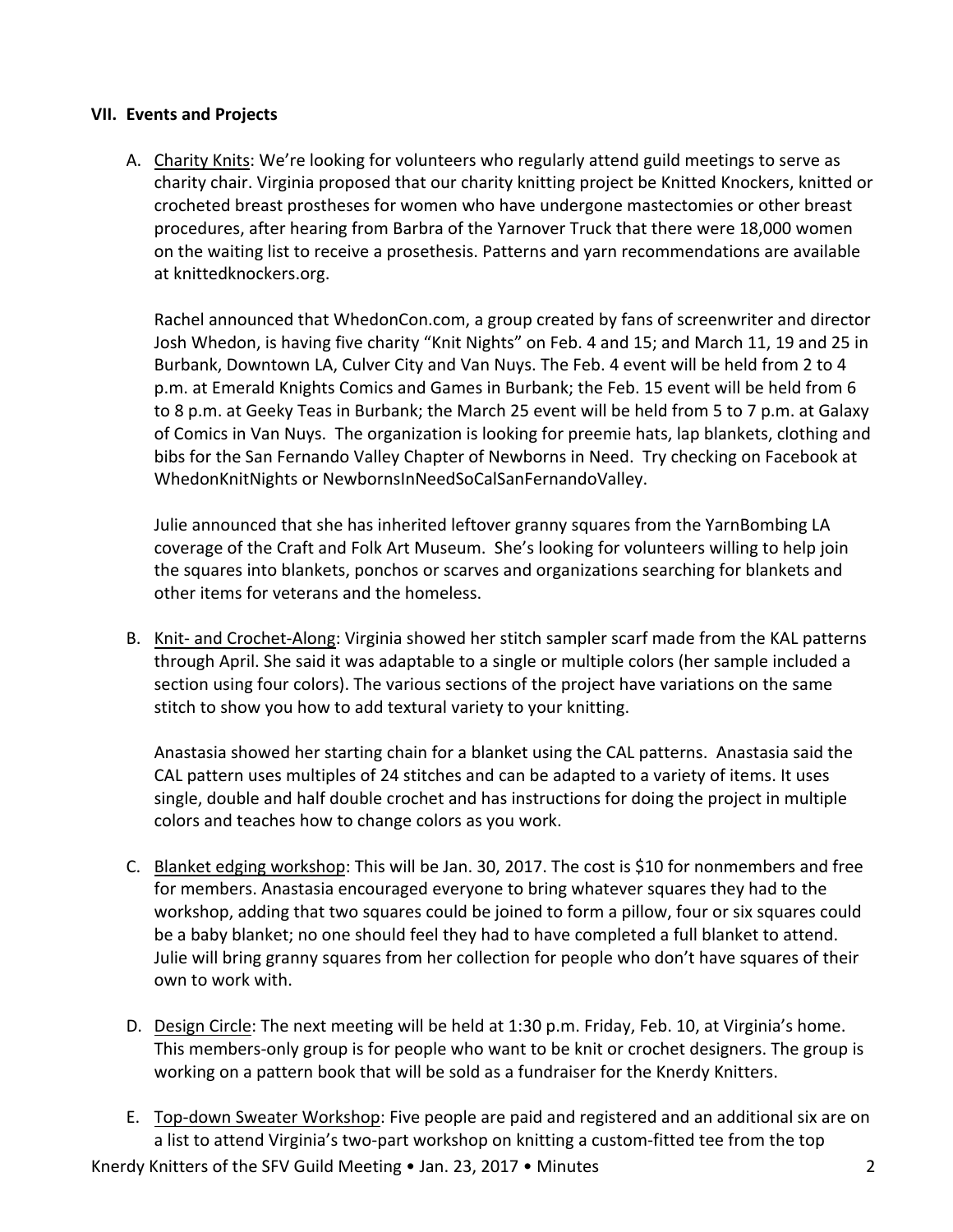down. The class will cost \$25 for members; \$49 for nonmembers, which will include a year's membership in the guild. People who haven't paid their fees within the next several days will lose their place on the waiting list.

- F. 2017 Project Challenge: Tammy and Anastasia discussed the guild's new challenge project in which participants will launch a project started in 2017 that celebrates what they are a fan of  $$ a sports team, an animal, a type of knitting or crocheting, a yarn, a color, a technique. It can be from a project sponsored by the guild this year  $-$  the top-down sweater workshop, the CAL, the KAL or what you plan to submit to the L.A. County Fair. The items will be showcased at the annual Holiday Party, where attendees will vote for their favorites. The winner will receive a prize of some sort.
- **G.** Annual guild retreat April 21-23: Deb presented her research on the communities of Julian and Ramona, northeast of San Diego. Both have wineries and a yarn shop. Julian is known for its apples and has beer and cider breweries. There are cabins, cottages and houses available for rent. Tammy requested that Deb make an executive decision about accommodations so we can get a reservation in quickly. Anyone who is interested in going on the retreat should let Tammy or Deb know quickly so we can make appropriate reservations. Retreat activities usually include a first night reception, winery/brewery explorations and knitting.

## **VIII. Show and Tell:**

- a. Lydia: her completed red and gray baseball cap; a blue hat; a purple faggot-stitch scarf and a black hat for a man.
- b. Jennifer: two hats using the Ravelry.com pattern "Copy Cat Colorado Chick Beanie," a test sample of Tammy's "Bermuda" scarf pattern; spa cloths; and a pair of socks.
- c. Karen: a green, Elizabeth Zimmerman "Almost No Seams" baby sweater that she was knitting to help a friend out, although the friend doesn't appear to have started the project.
- d. Virginia: a "Find Your Fade" shawl and samples of the KAL pattern.
- e. Rachel: a sample of the CAL pattern and a square from another organization's CAL that she started a while ago and never finished in pinks, purples and black.
- f. Julie: an eight-gore skirt with godets in black and gray; a wavy pattern baby blanket swatch that she's working on in the Design Group and is experimenting with increases and decreases both for looks and to be able to write about in the instructions to the pattern.
- g. Jeannette: a tweedy red swatch for the sweater class.
- h. Tammy: finished a "cat hat" in pinks and purples that she had planned to wear to the Women's March before deciding it was an event too many for her Saturday. She also showed a cowl of her own design in a hand dyed Alexander yarn in purples and greens using a roving rib. She also showed crocheted mitts that she designed for Needlepoints West to give out at the 2017 Yarn Crawl.
- i. Nicole: showed a photo of the Pussy Hat she made and pieces of a black, lacework, sleeved sweater she's working on. She also showed a black and red bulky scarf and a bulky burgundy cowl.
- j. Anastasia: showed a photo of a wine bottle cosy she had made as a gift and the beginning of a green cowl with a 390-stitch foundation that will be worked in waffle stitch (her first experience with it). She thanked Virginia for advising her to work it flat until she was sure she wasn't going to be twisting it before joining the ends.